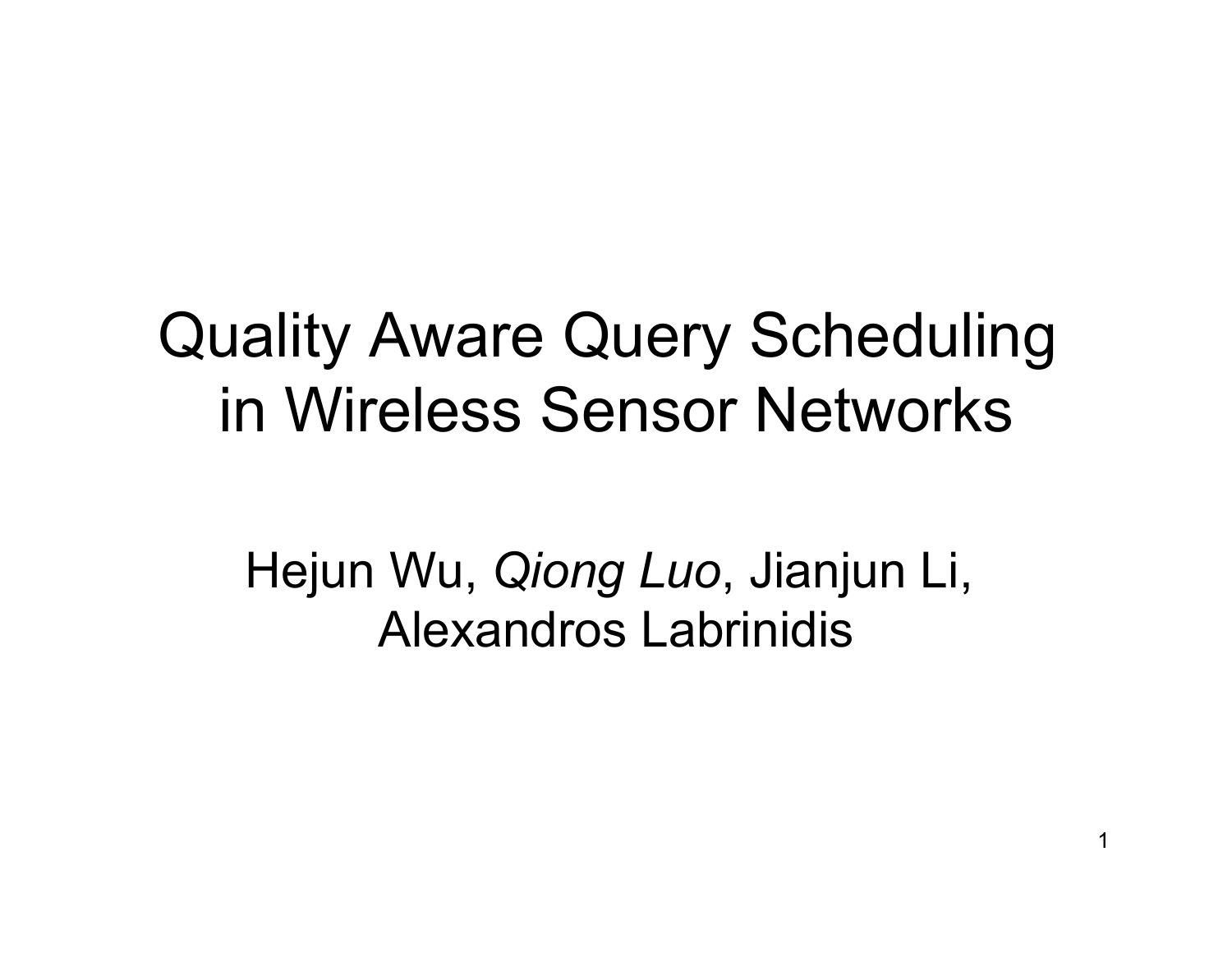### WSN Applications









Quality requirements vary with applications.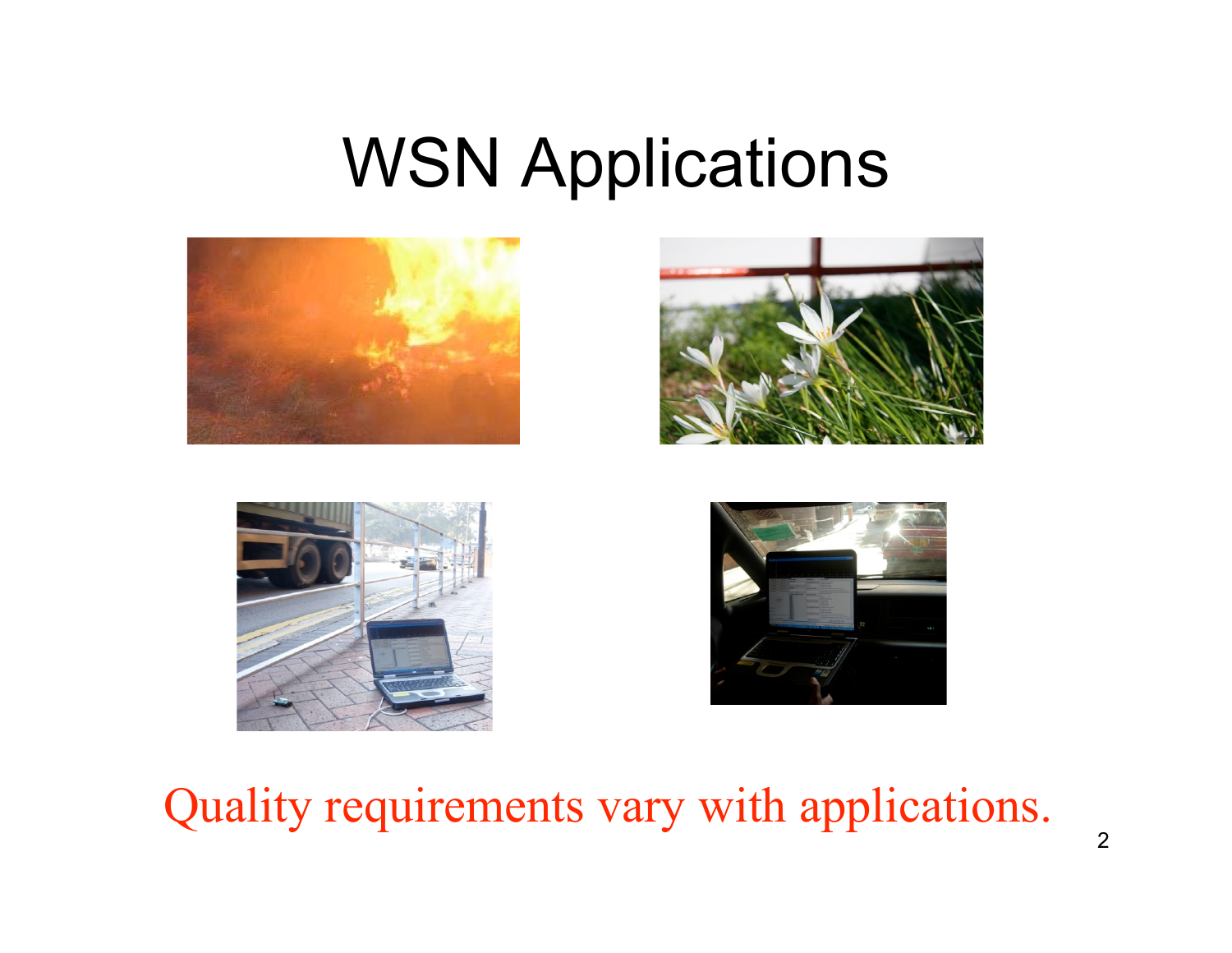## The Problem

- Ignoring quality requirements of WSN applications results in low efficiency and/or low effectiveness.
	- WSNs are resource limited.
		- Computation, communication, battery
	- Satisfaction is relative to quality requirement.
	- Latency and data quality affect each other.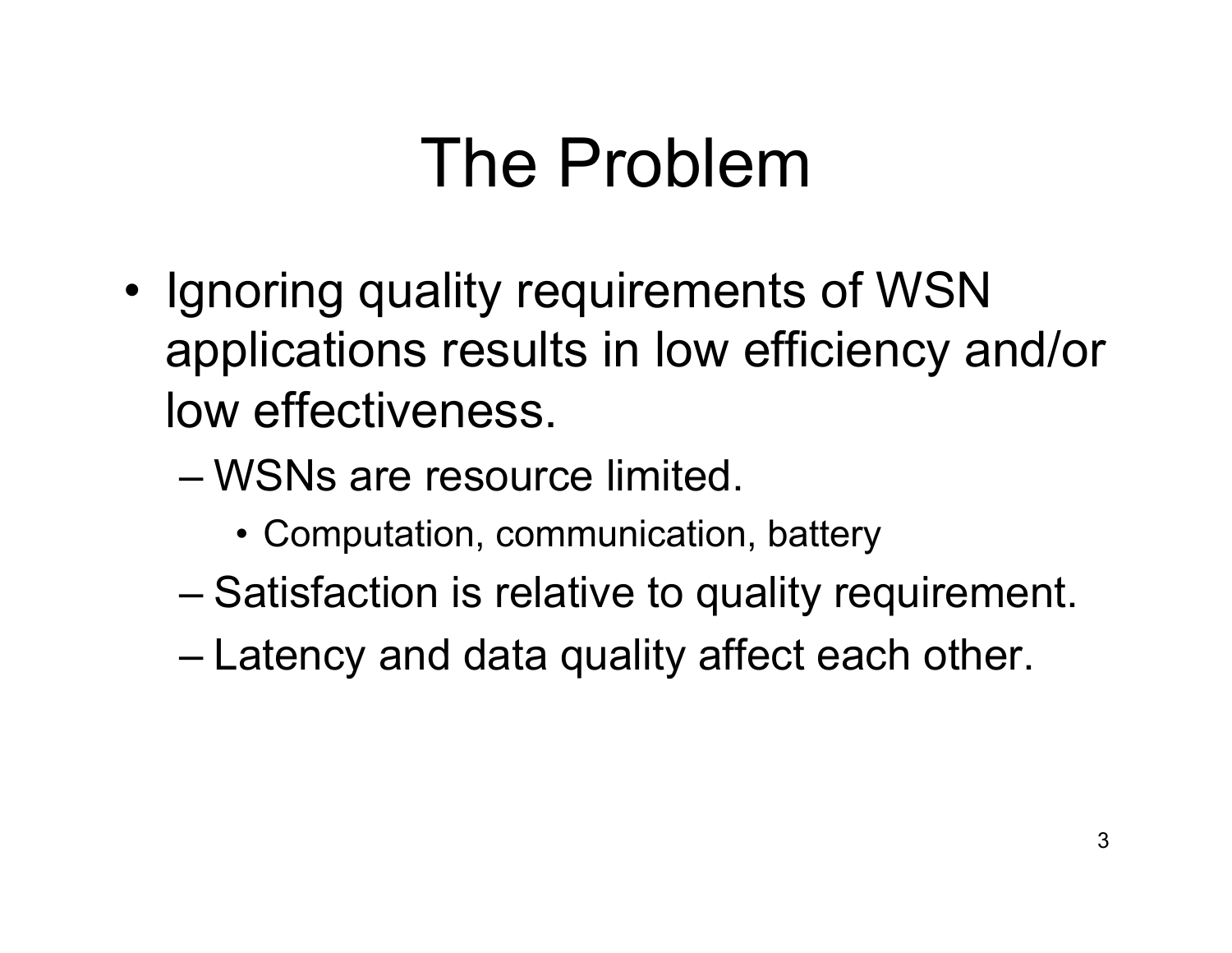## Quality-Aware Scheduling

- Common goal: system profit maximization
	- Quality of Service (QoS)
		- Value over Relative Deadline [Haritsa 1993]
		- Borealis QoS model [Abadi 2005]
	- Quality of Data (QoD)
		- Update scheduling for Web QoD [Labrinidis 2001]
	- Quality contracts
		- Integrate QoS and QoD [Qu 2006]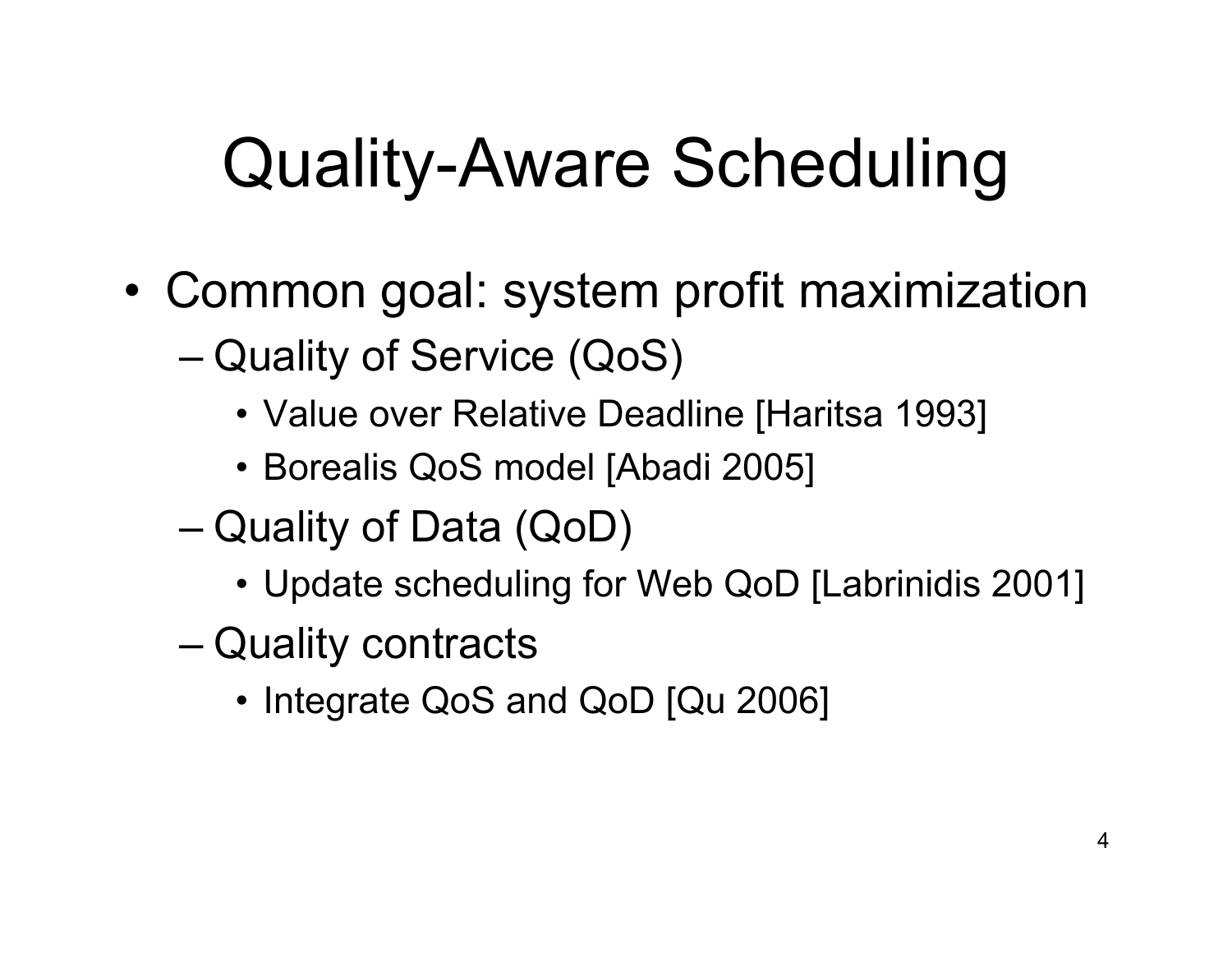### Scheduling and Quality Awareness in WSNs

- Quality-unaware scheduling
	- FPS [Holt 2004], SS [Sichitiu 2004]
	- DCS [Wu 2006], AHS [Wu 2007]
- Quality-aware query processing
	- Sample interval as QoD [Amirijoo 2007]
	- Normalized delay as QoD [Yates 2007]
	- QoD guided load shedding [Peng 2007]
	- QoD aware active node selection [Ren 2007]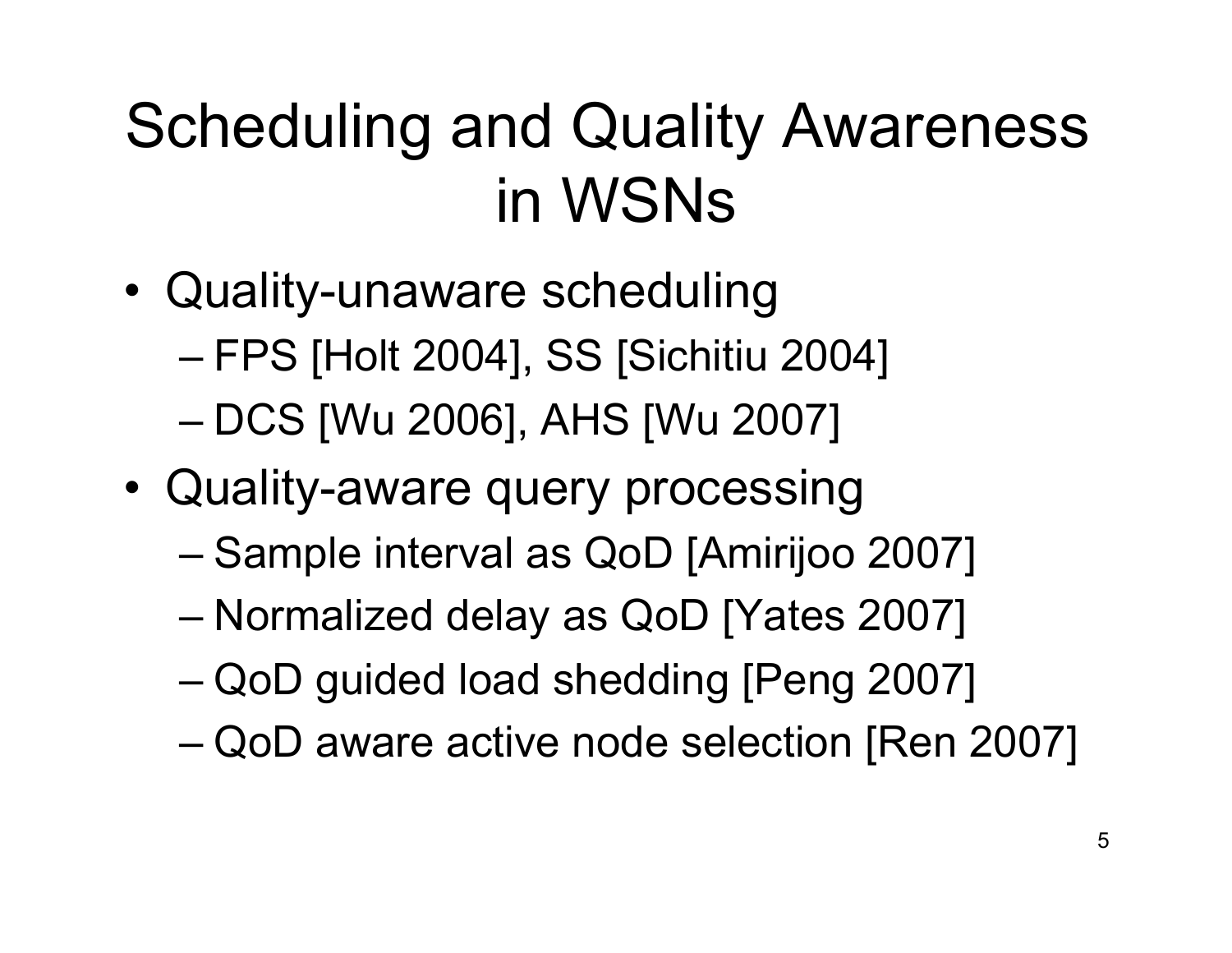## Our Work

- Provide a quality-aware scheduling framework for query processing in WSNs
	- Allow users to specify quality functions
	- Work with existing quality-unaware scheduling protocols
	- Find execution order of queries in the system to maximize system profit for the underlying quality-unaware scheduling protocol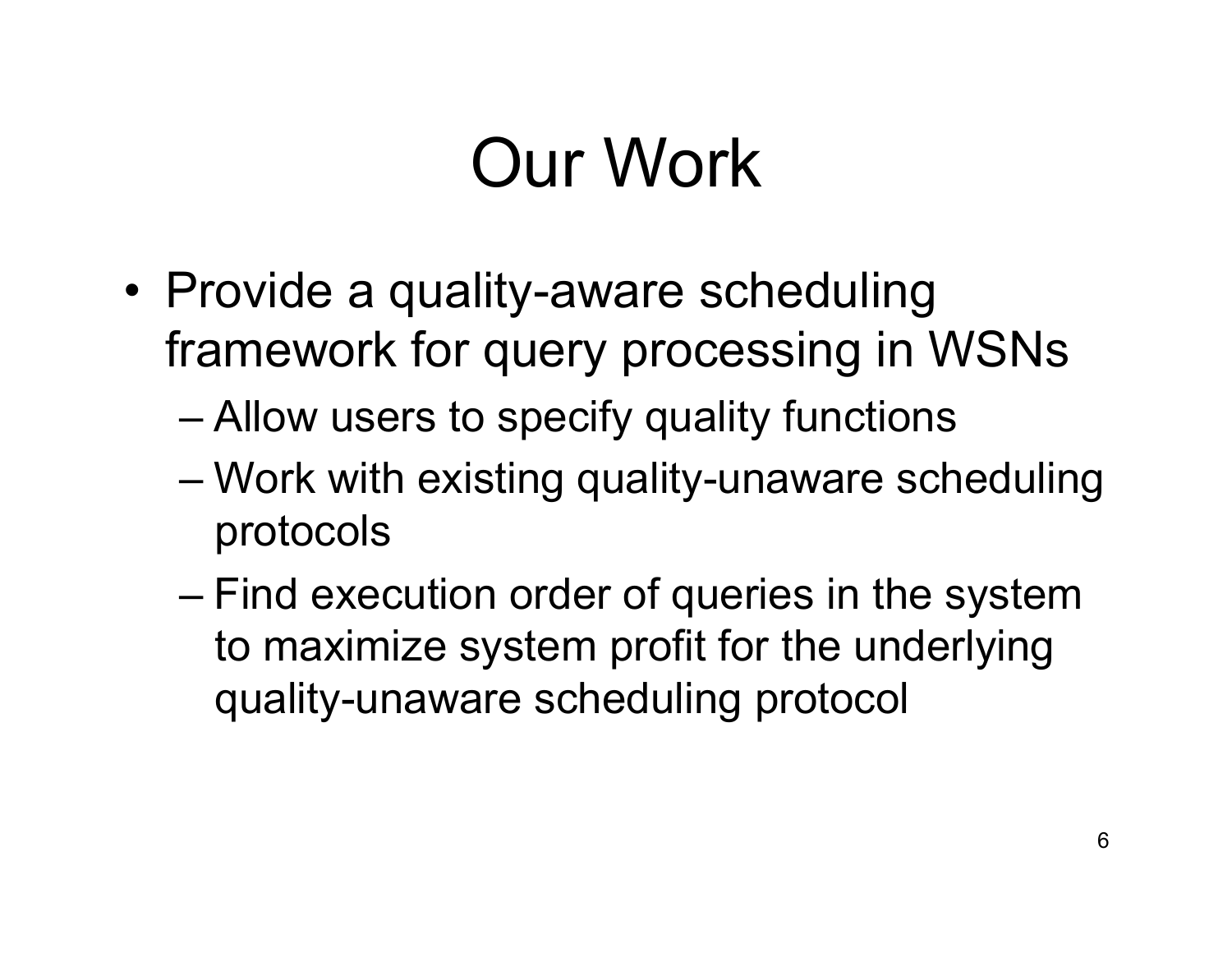# **Outline**

- Introduction
- Quality functions and system profit
- QAS framework
- Evaluation
- Summary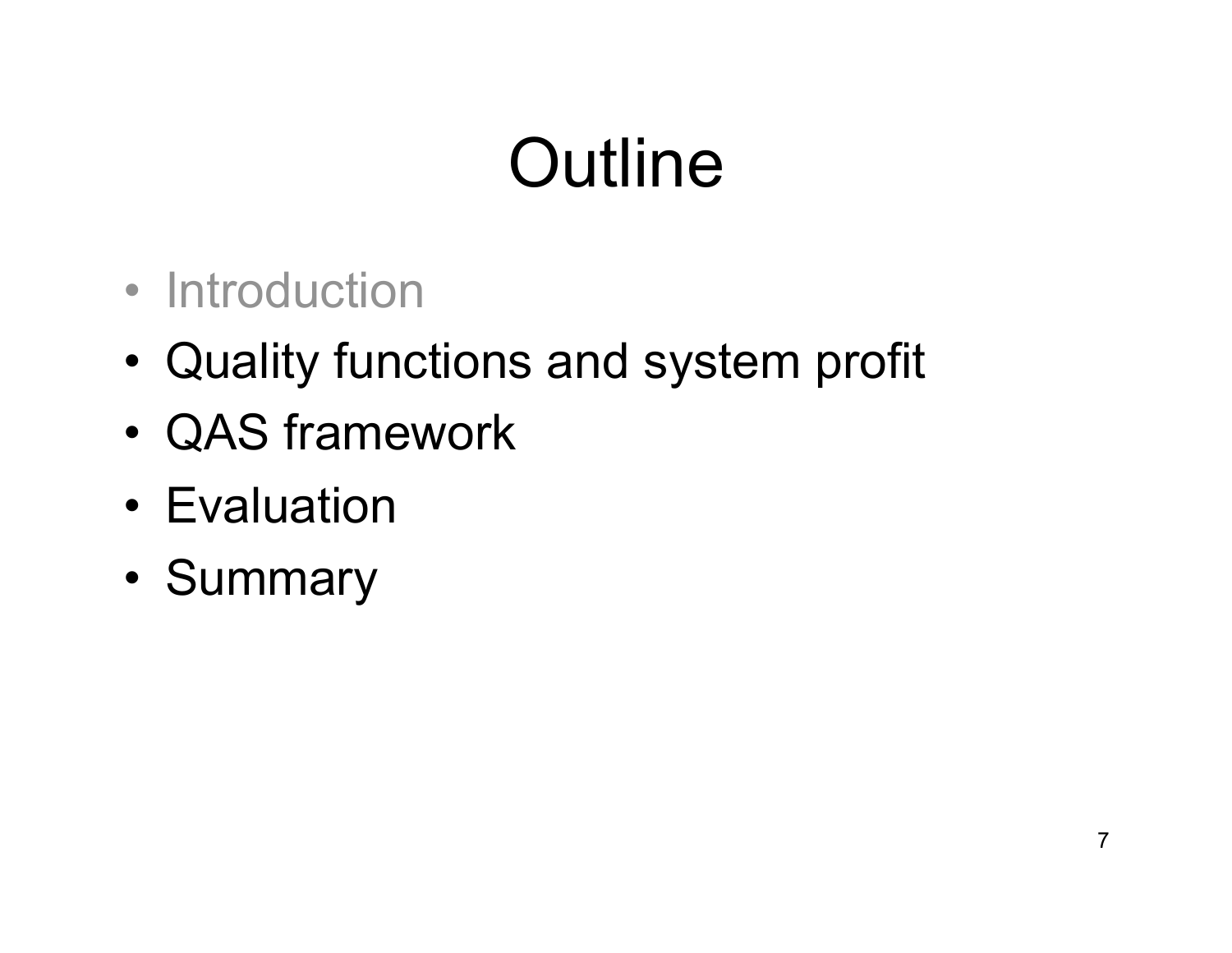## Quality of Service (QoS)

• Response time: elapsed time in one epoch for all nodes queried to report their results

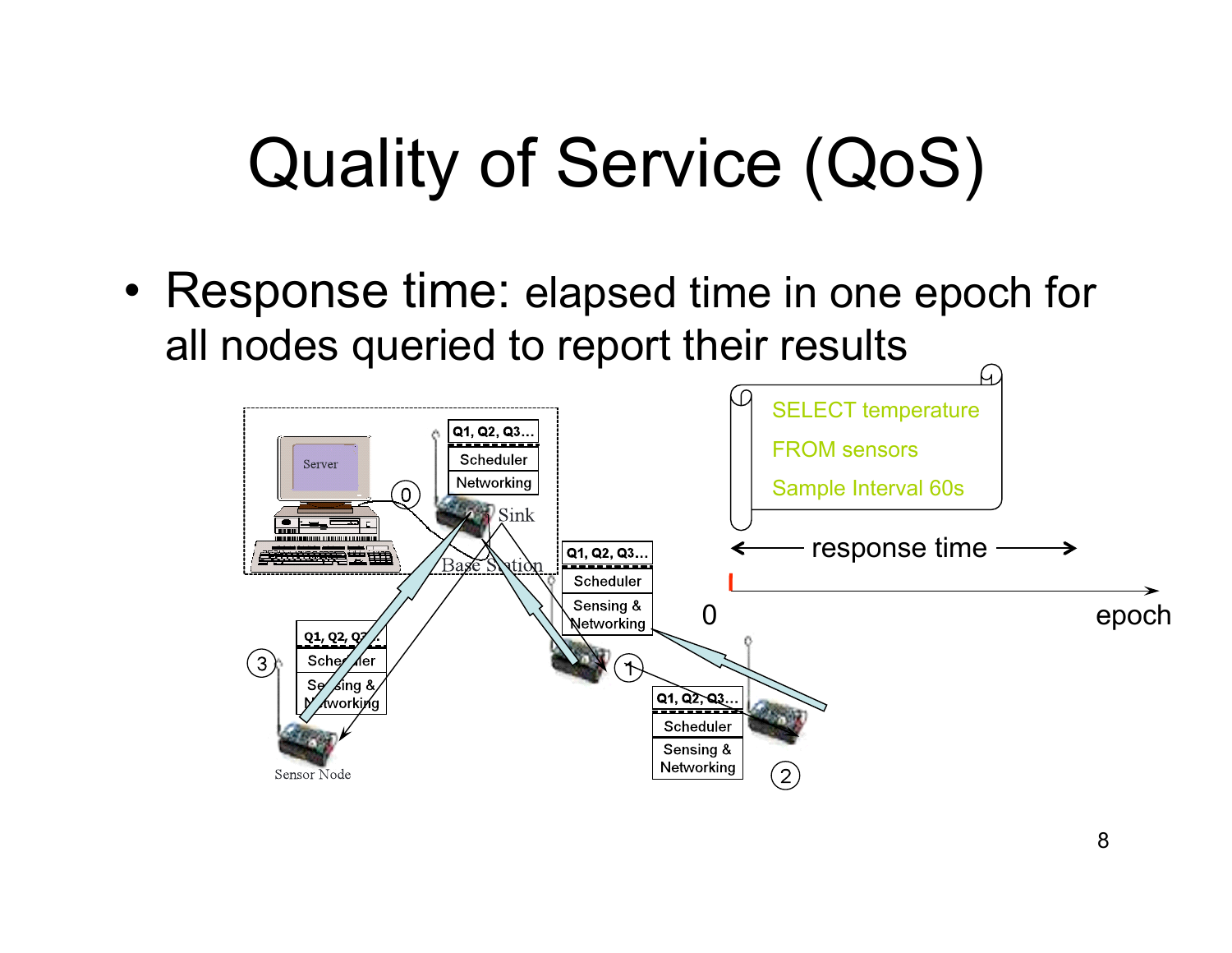# Quality of Service (QoS)

- Query life time: elapsed time in number of epochs that a query runs
- QoS can be query response time, life time, or a combination of both.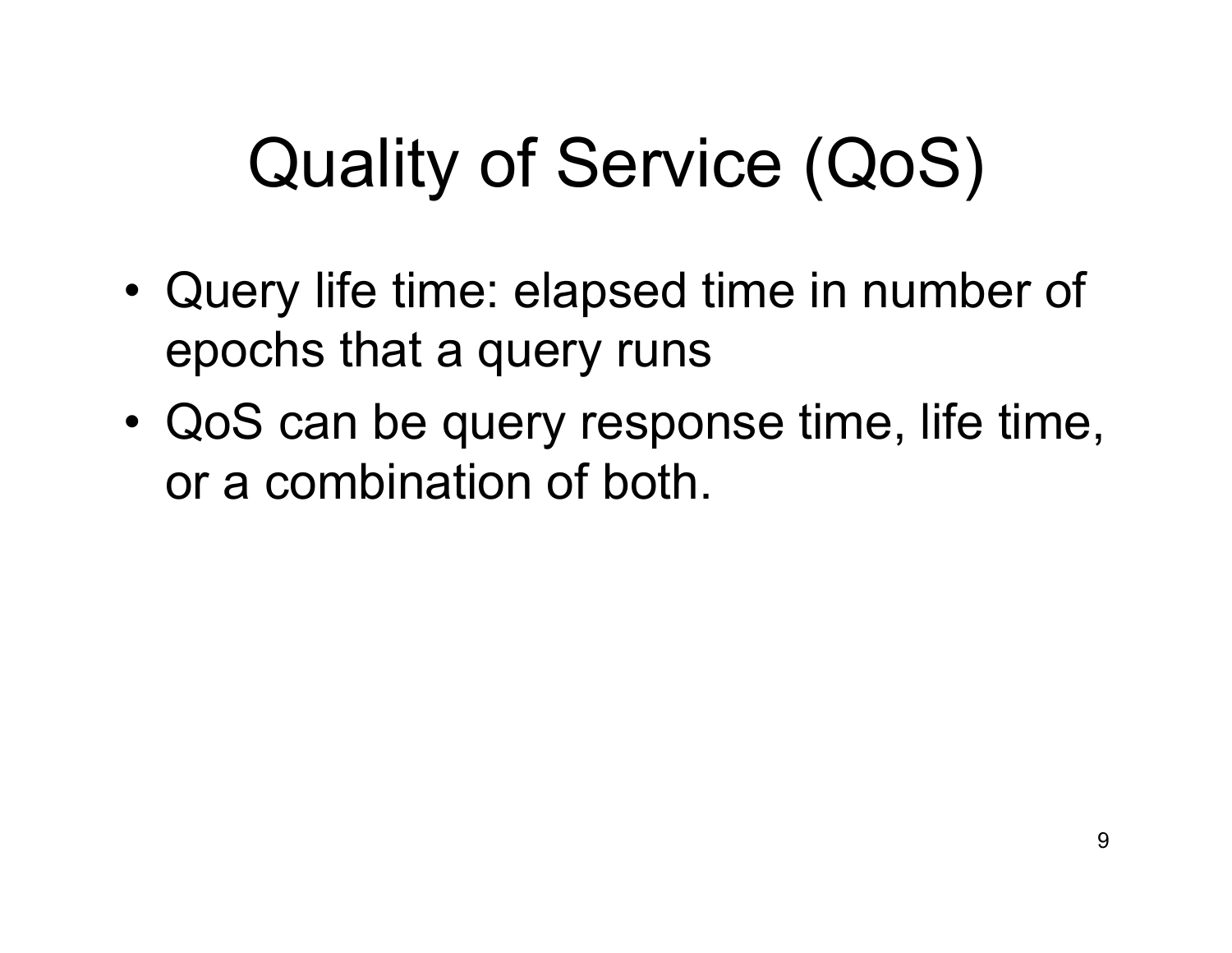**Quality of Data (QOD)**  
\n• QoD 
$$
D_Q = \frac{D}{A} - \frac{1}{H} \zeta \sum_{i=1}^H (\frac{D}{A} - \frac{D(i)}{A(i)})
$$

– D: #results received at the sink

- A: All query results generated in the WSN
- D(i): # transmitted query results at hop i
- A(i): # results generated at hop i
- $-$  H: Maximum # hops in the WSN

Both #total results and #results at each hop count.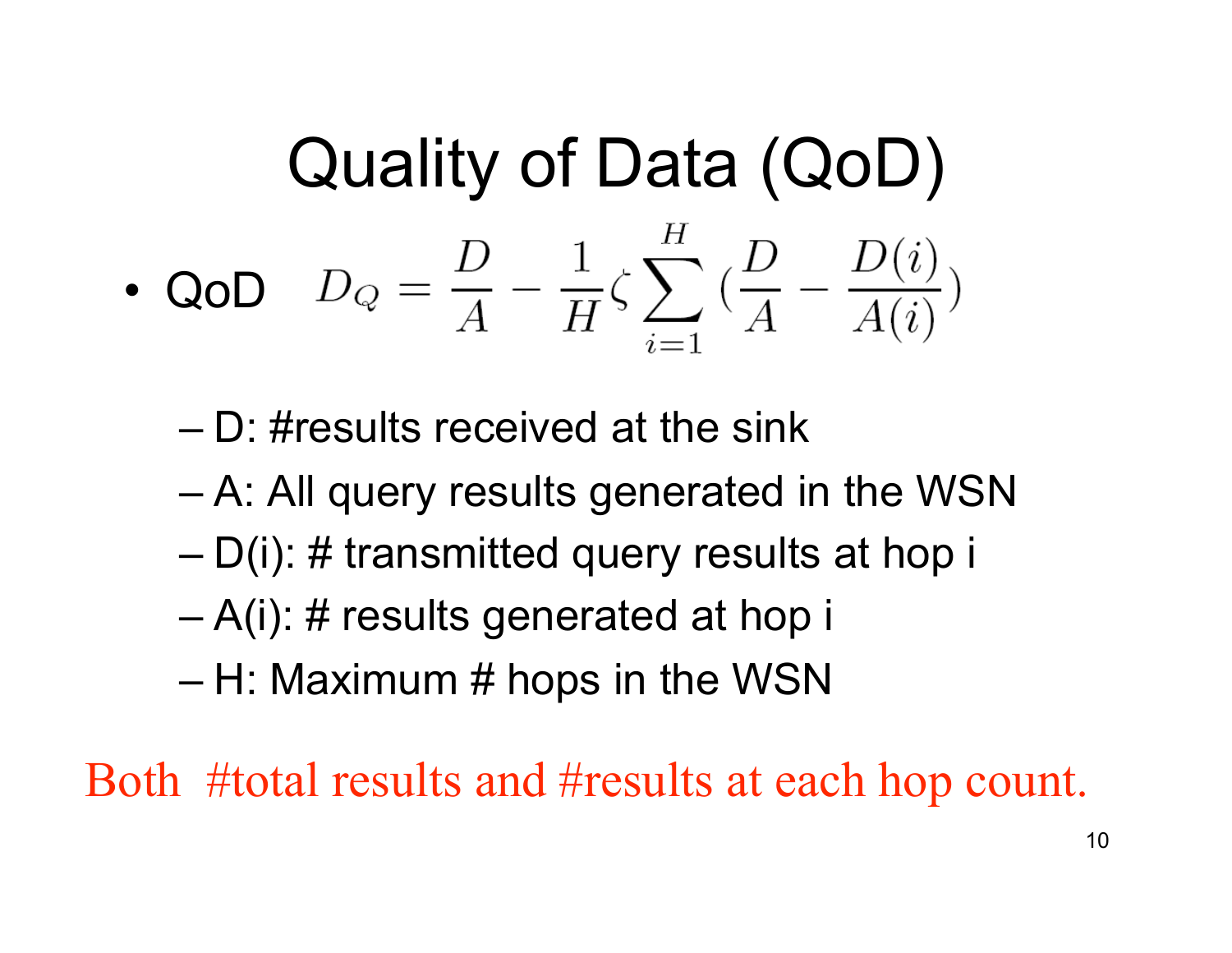## Quality Award Functions

- Specified by the user, assumed linear  $-$  e.g., AwardtoQoD =  $k3D_{\Omega}$  + b3
- Total award sums up QoS and QoD.

 $-$  Award = AwardtoQoS + AwardtoQoD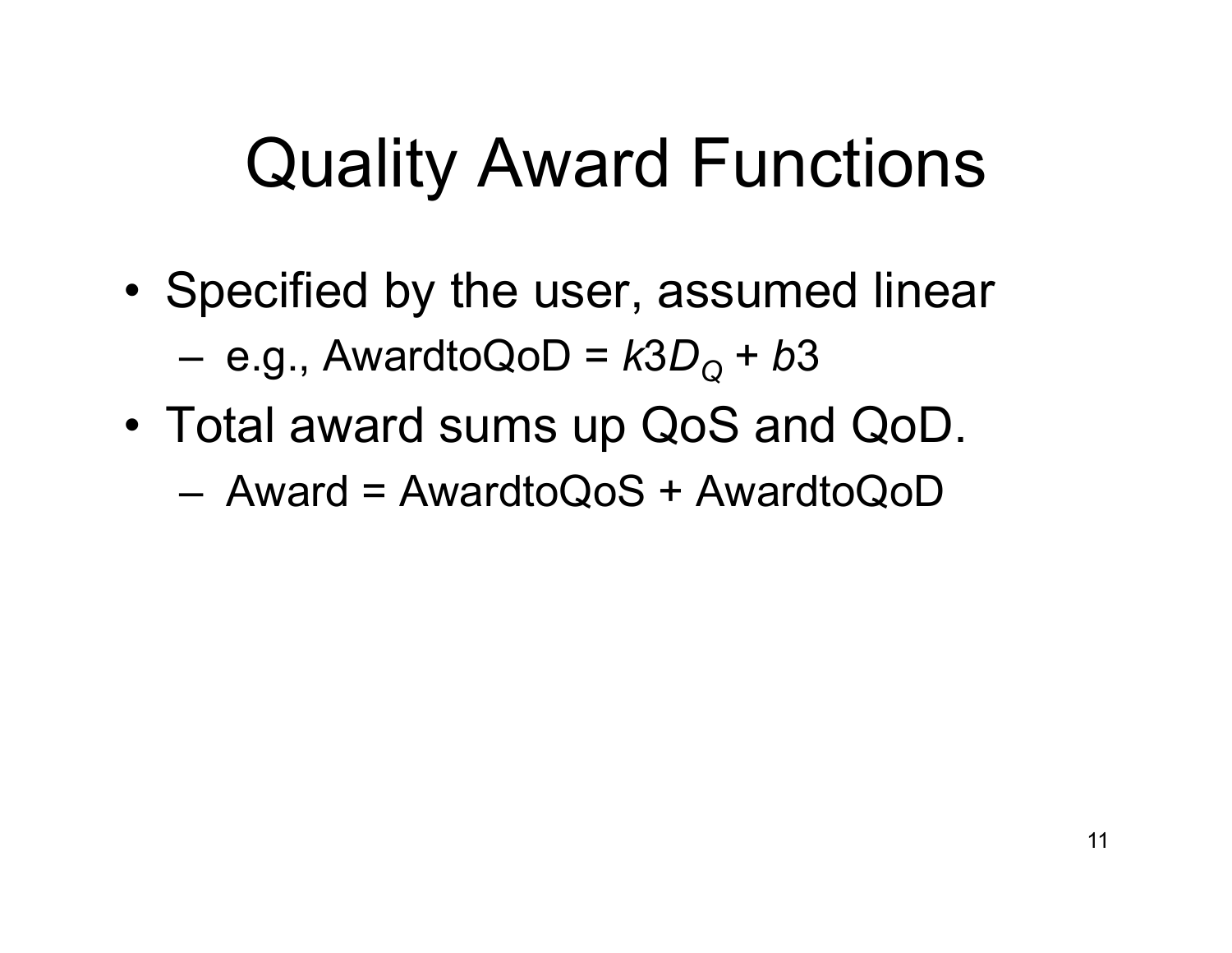### System Profit

 $Prot$  it = Award /  $\varphi$  cos t

φ: price of battery energy (\$/joule)

Cost: total energy consumption (in joules) of scheduling and query processing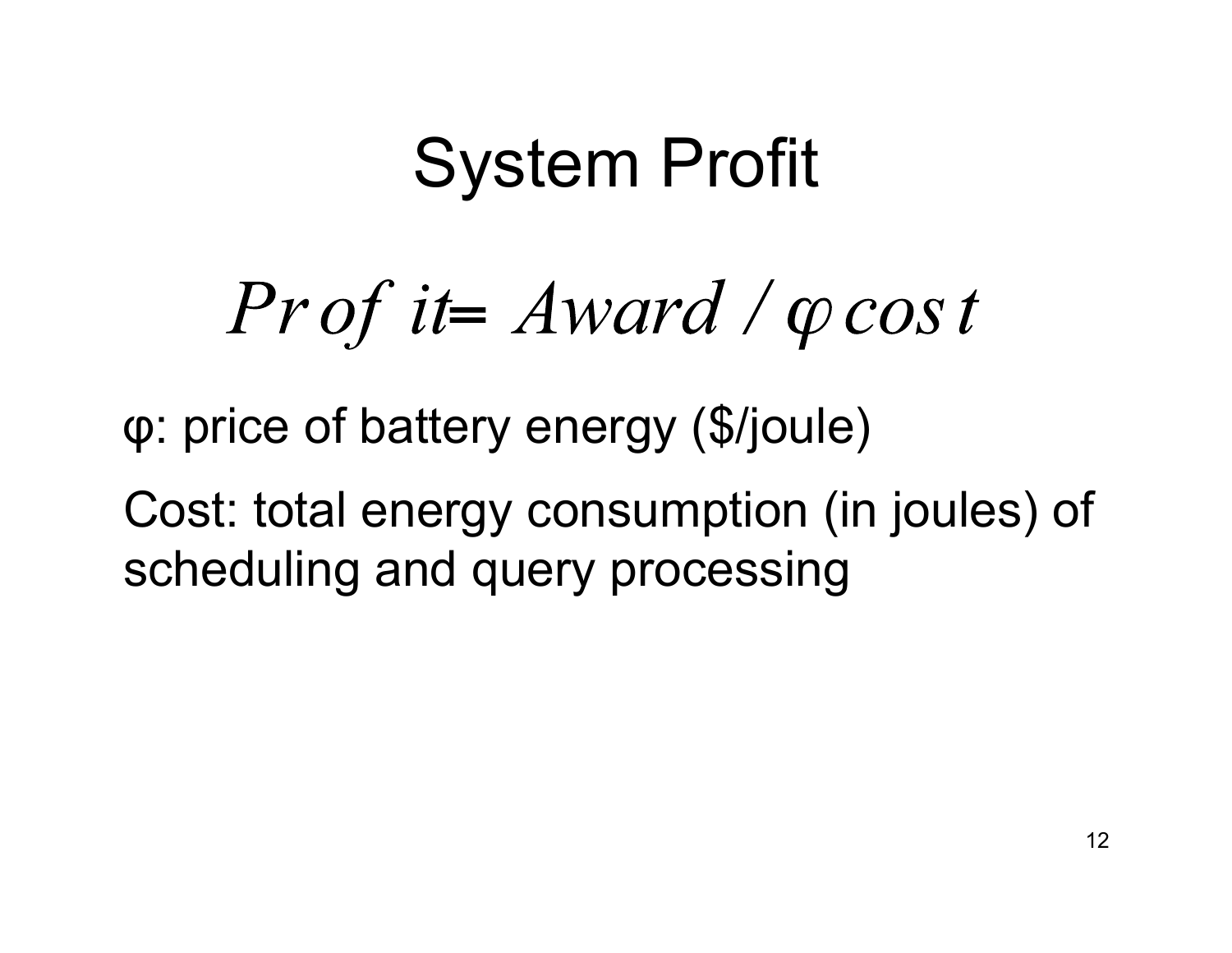## QAS Framework

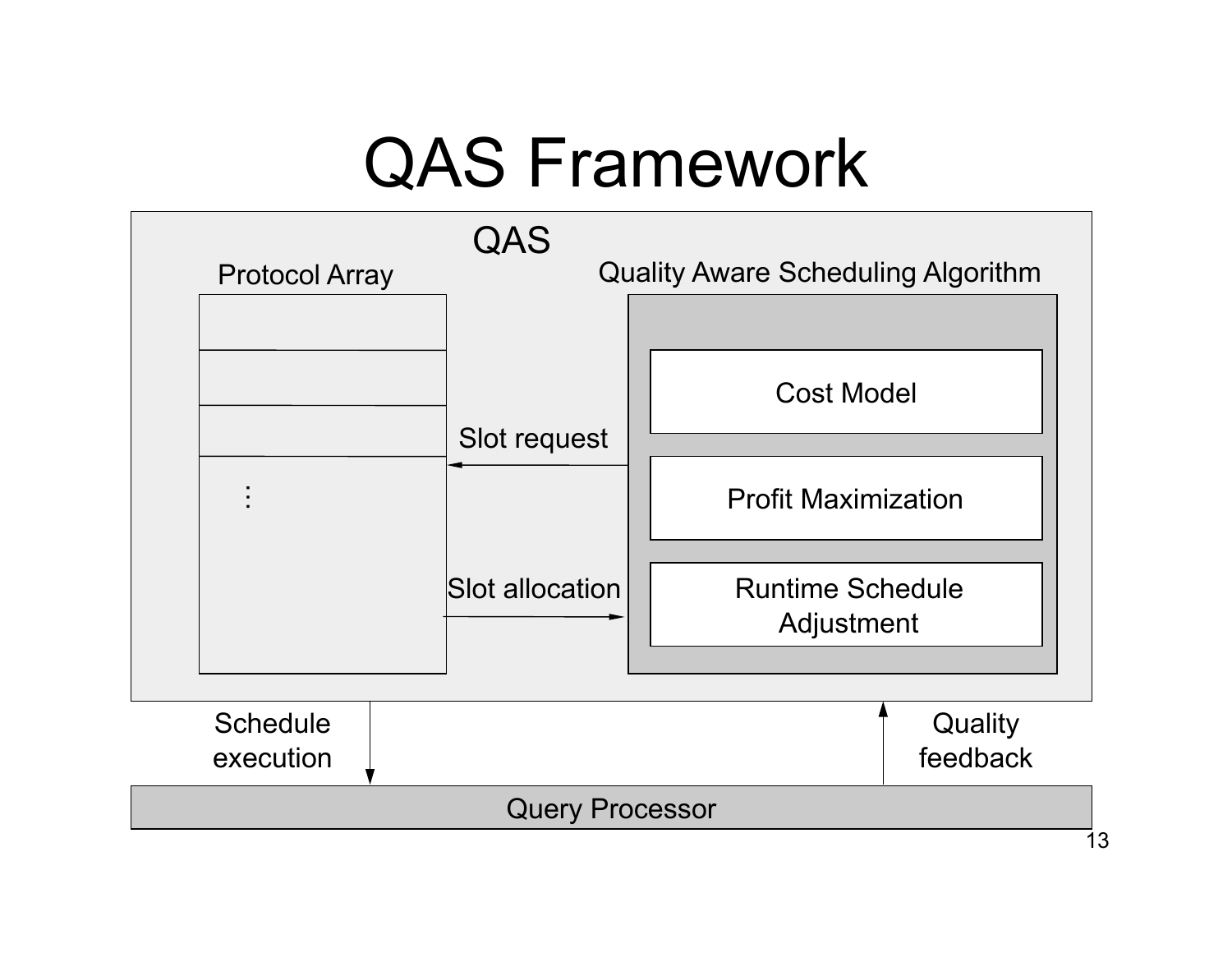#### QAS Overview

- Objective
	-
	- Maximize system profit Use minimum resources to maximally satisfy the application requirements
- Approach
	- Model the query processing time and energy consumption as functions of QoS and QoD
	- Determine the target quality at which the WSN can get the maximum system profit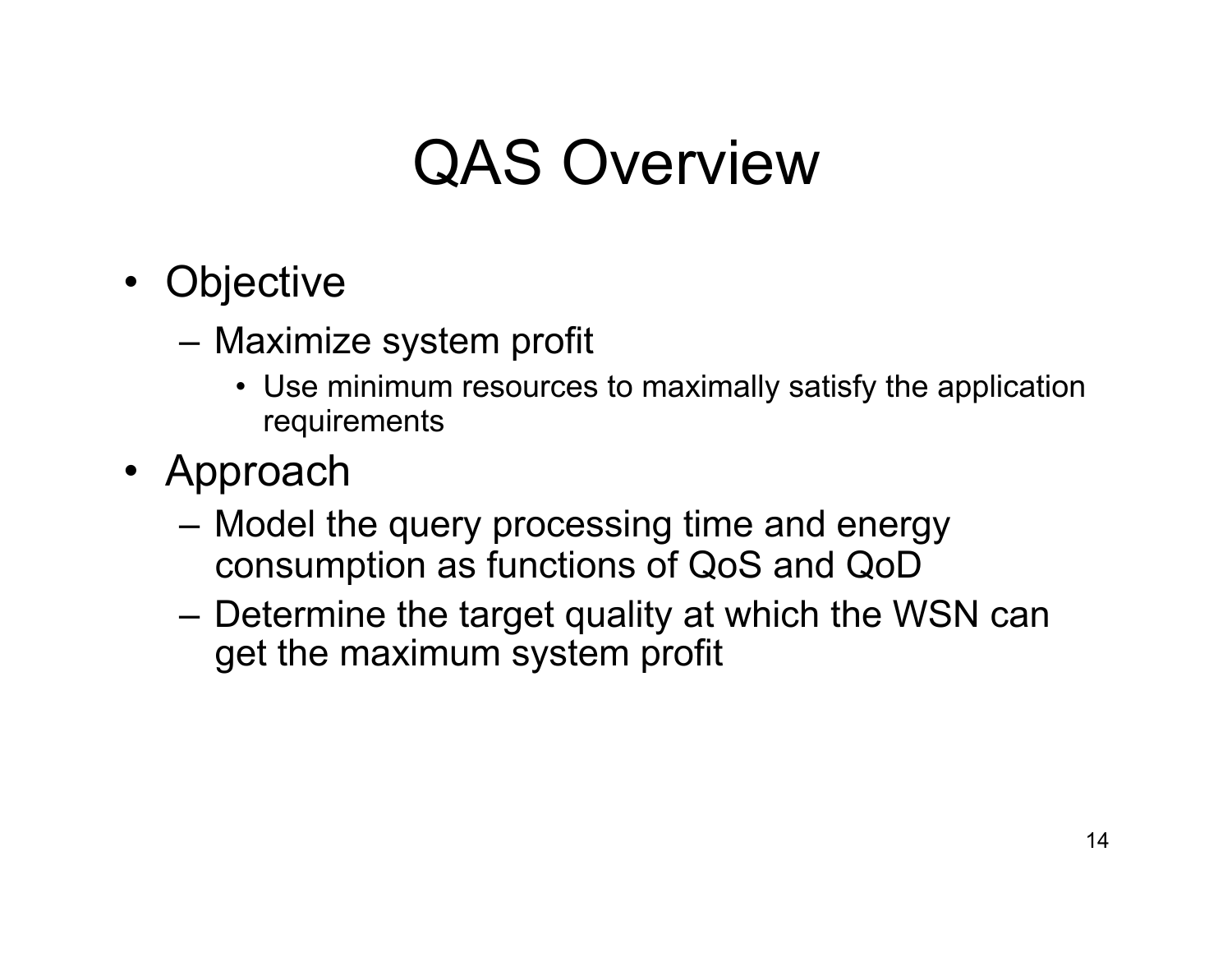## More Details on QAS

- Cost model
	- Query execution cost + communication cost
	- *Cost = f(QoS, QoD)*
- Profit maximization
	- System profit P = Award(QoS, QoD) / *f(QoS, QoD)*
	- Calculate the partial derivatives of *P t*o find the QoS and QoD that maximize P
	- Determine the order or multiple queries that maximize the total P of all queries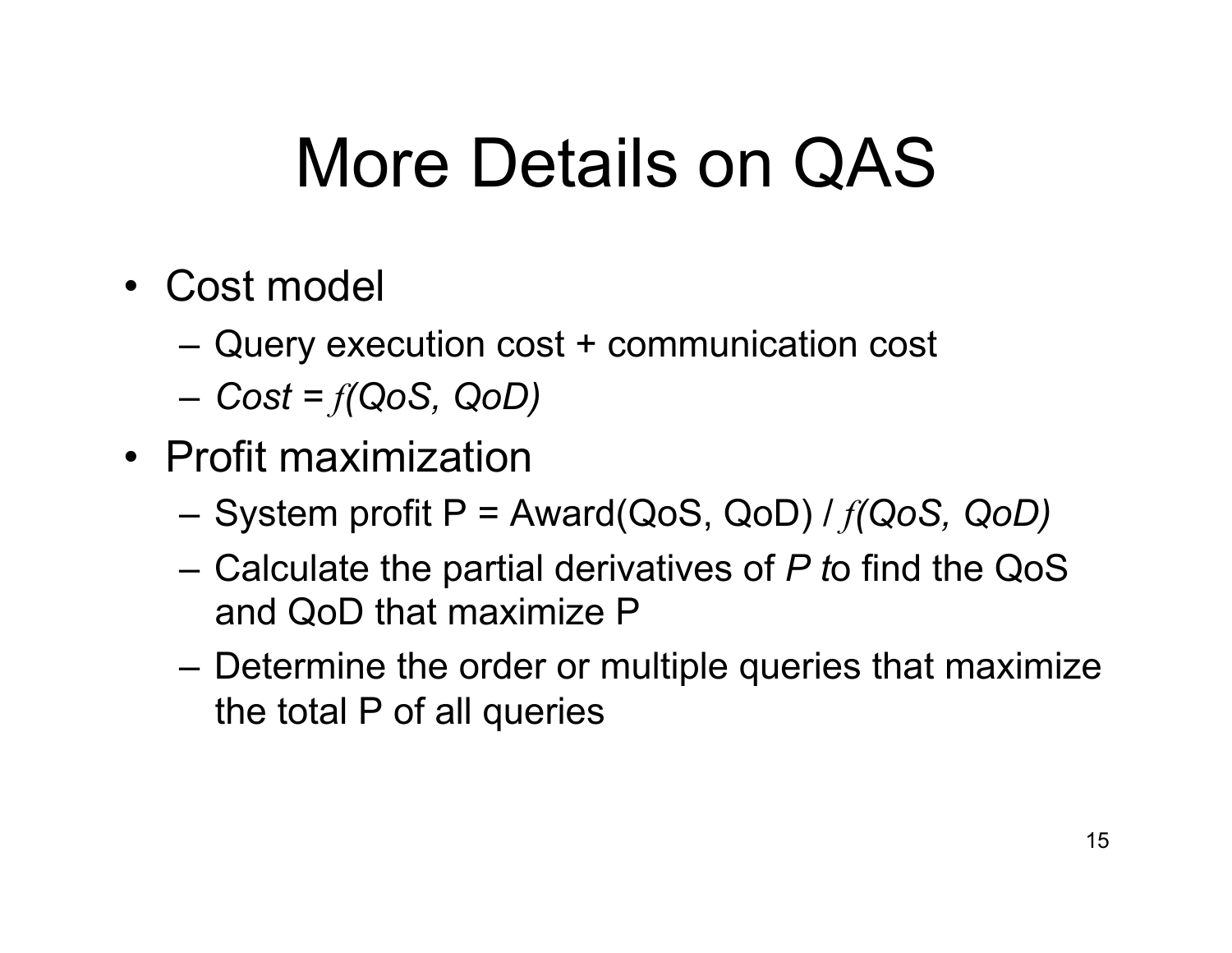### Cost Model

• Response time

$$
T_{Np}=\alpha D_{Q}+\beta
$$

• Energy

$$
E\,=\,(\lambda D_Q\,+\,\delta)L
$$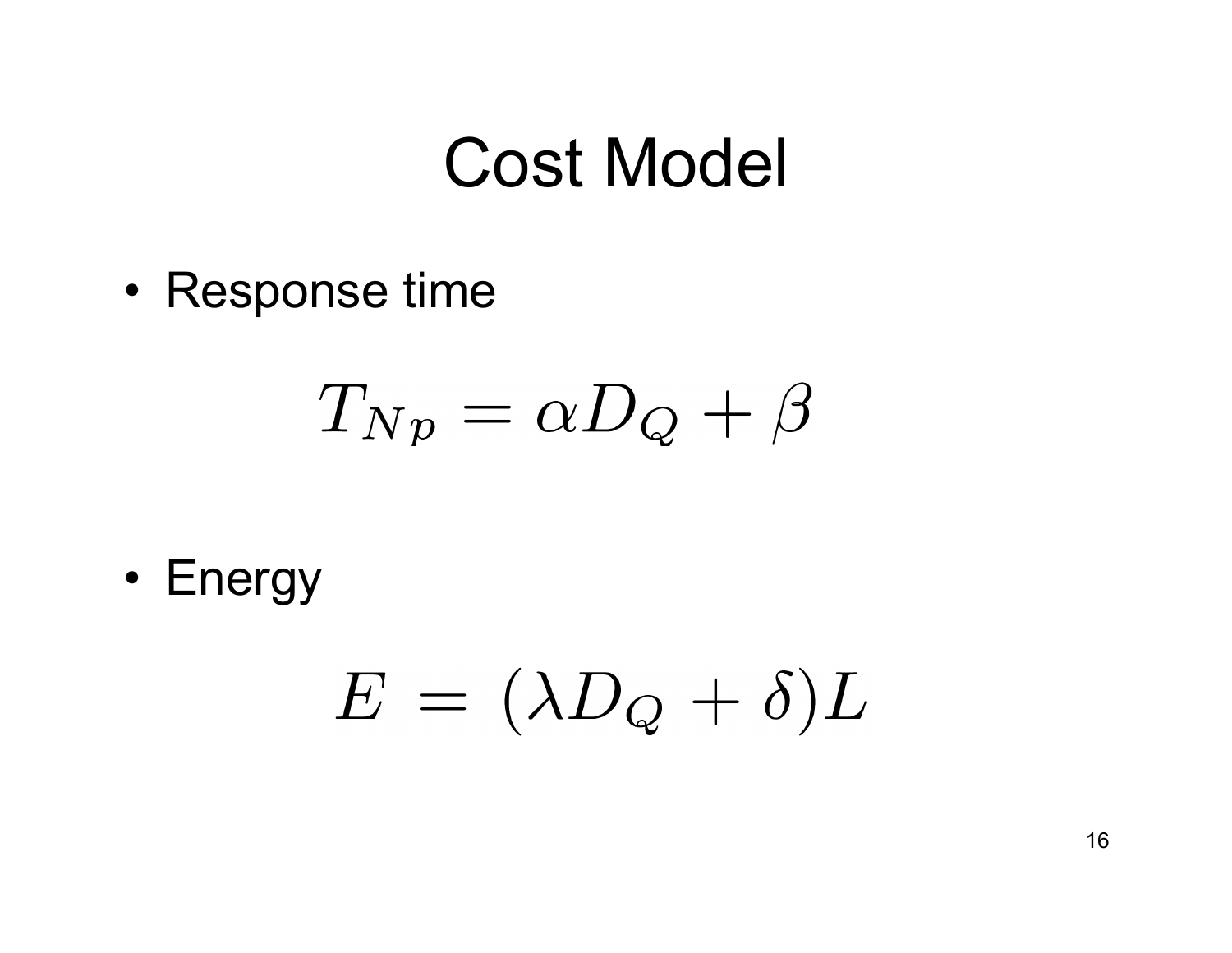#### Single-Query QAS

• Find the target quality that maximizes the system profit:

$$
P = (k1^*L + b1 + k2^*T_{Np} + b2 + k3^*D_Q + b3)/E
$$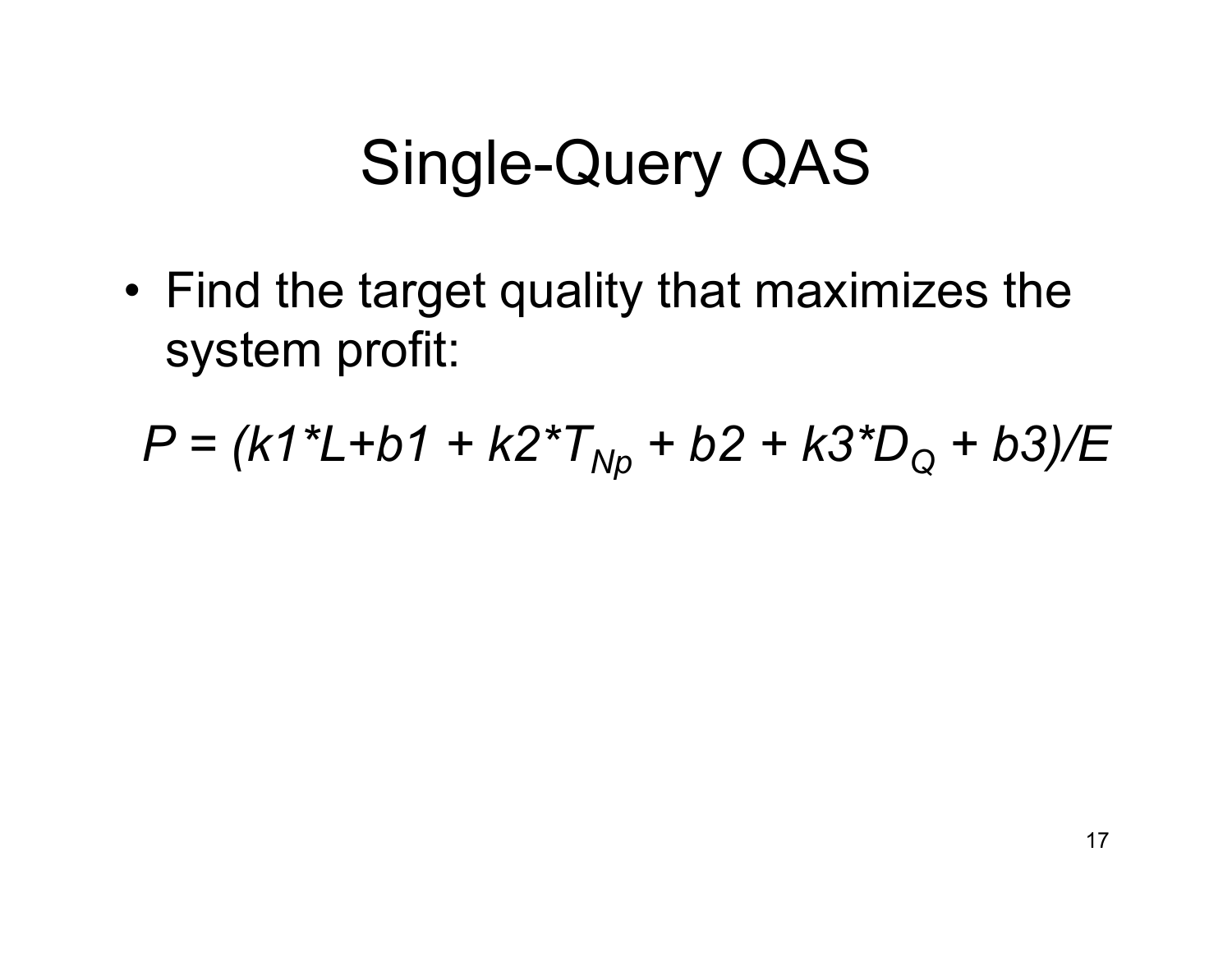### Multi-Query QAS

- Problem
	- Query execution order affects attained qualities of individual queries.
- QAS heuristic approach
	- For each query i, get its maximum profit maxP[i] as if it is the only query in the system
	- Sort queries in the descending order of maxP[i] and calculate the actual profit P
	- Sort queries in the descending order of maxP[i]/ targetQoS[i] and calculate the actual profit P'
	- Choose the order that results in a larger profit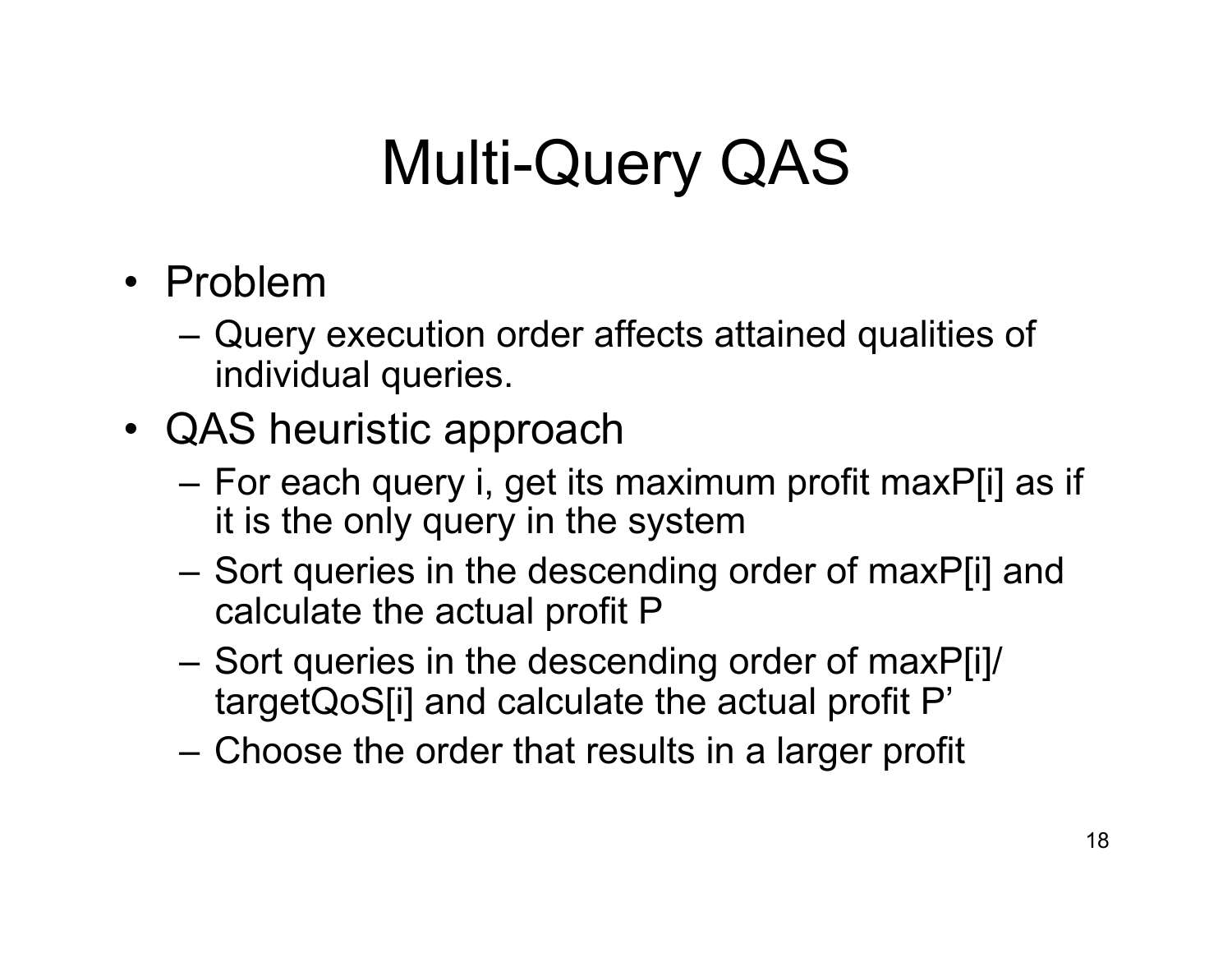## Evaluation Setup

- Simulated networks
	- 100 nodes random deployed in a 100m\*100m area
	- Intel-lab dataset
- Underlying scheduling protocols – FPS, SS, DCS, and AHS
- Quality scheduling strategies
	- Low-quality (low)
	- Medium-quality (Mid)
	- Random-quality (Rand)
	- High-quality (High)
	- Quality-Aware Scheduling (QAS)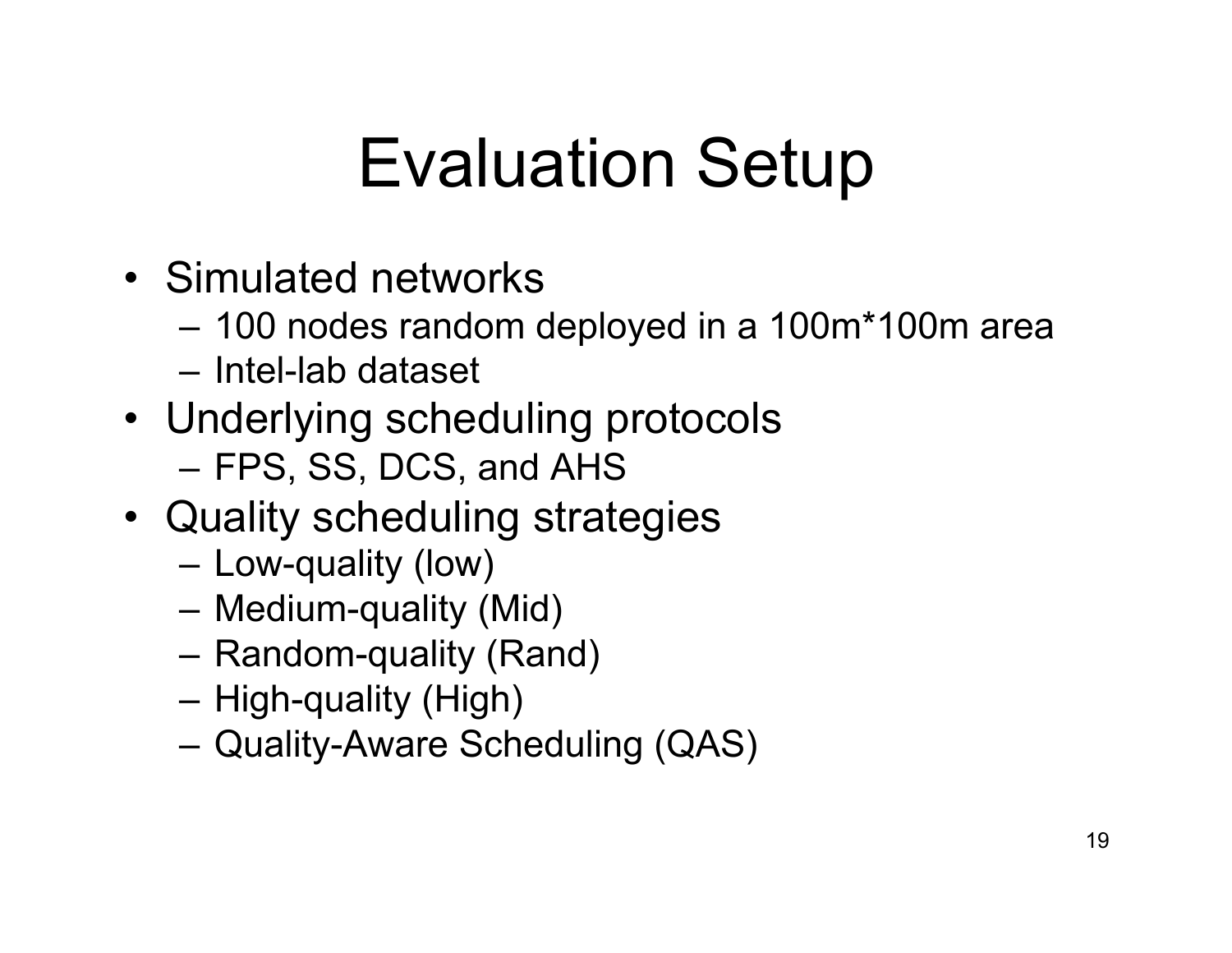### Quality Profits from Different Underlying Protocols

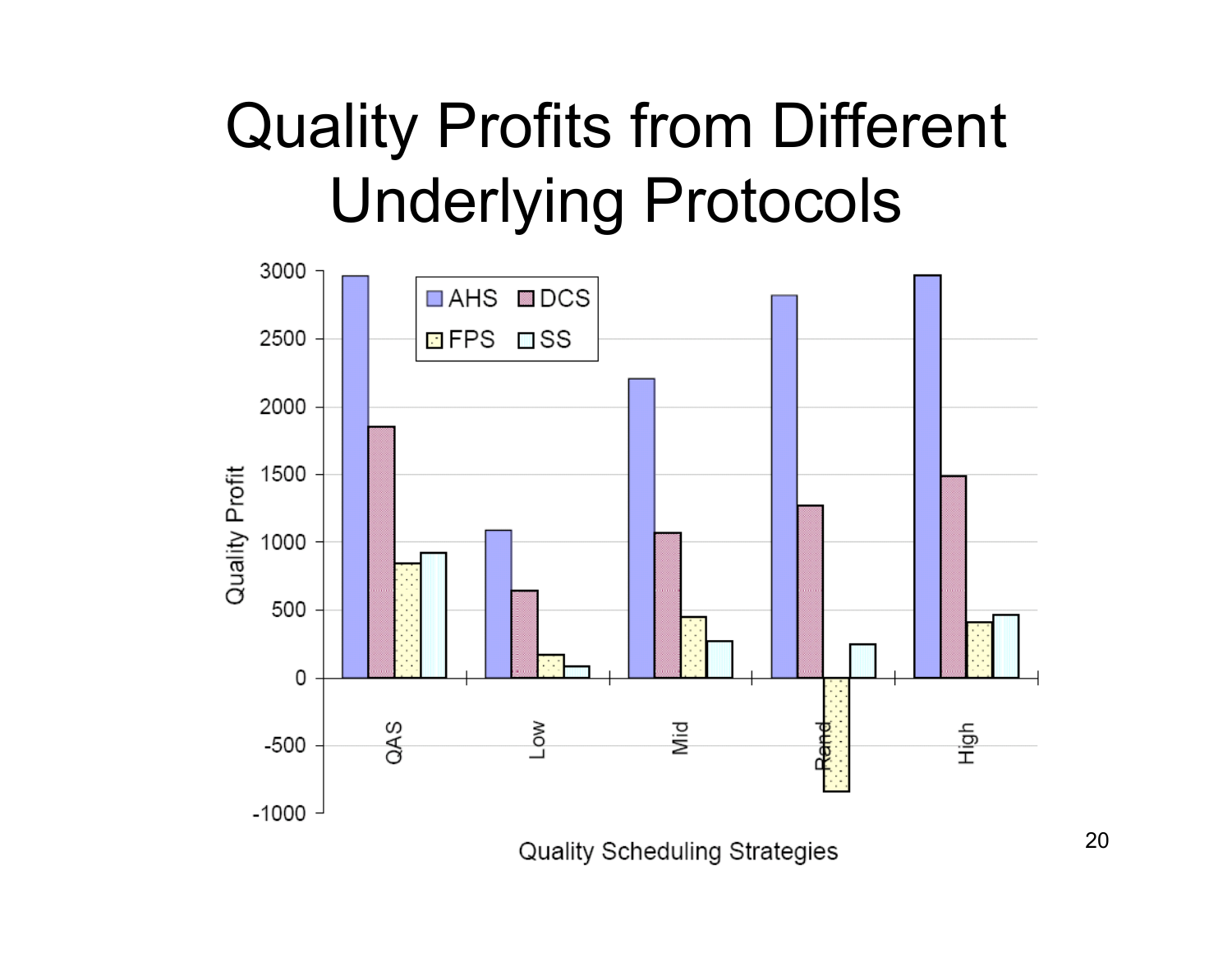### Different Quality Functions

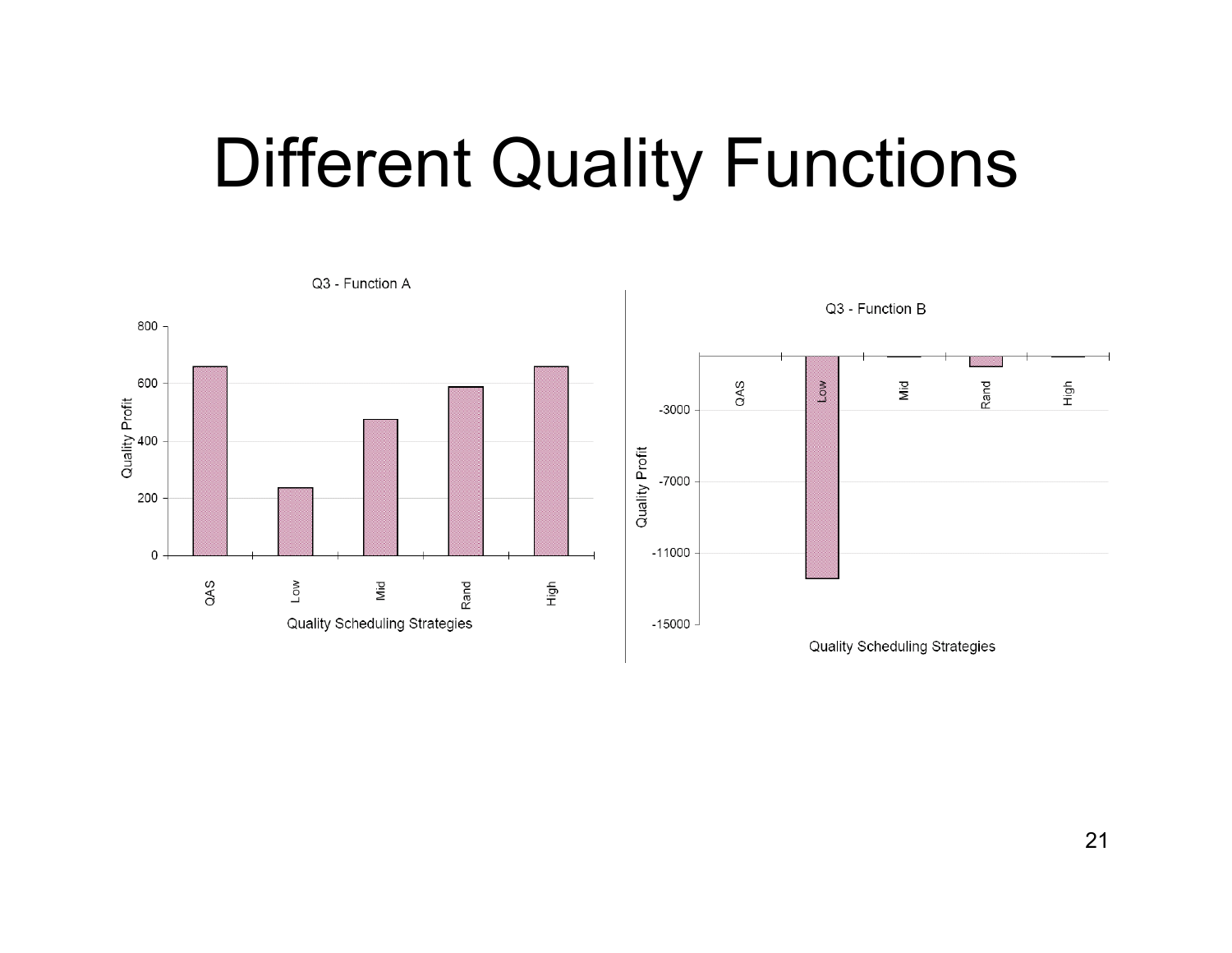#### Multiple Queries